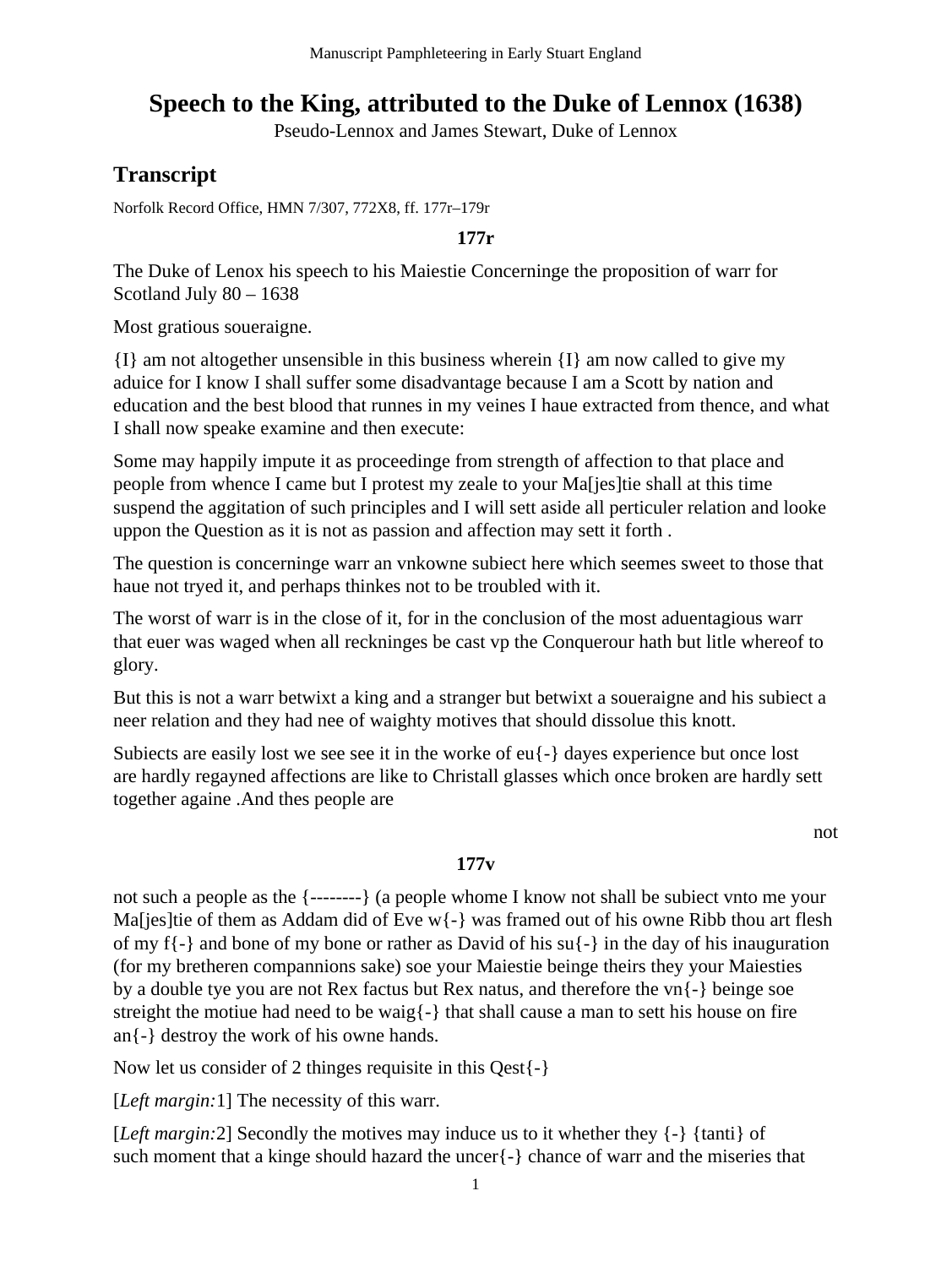accompanie it rat {-} then to forgoe the same for the first pointe it is a good noate of Tacitus, that warr shall be his vltimum refugium the last because the worst refuge.

And if we consider of the wisest kings that euer did sway a scepter in thes latter times how willinge they were to decline the stroake of warr almost vppon any tearmes; If your maiestie doe but consider the practise of Lewis the 11{}th king of france Henry the 7th king of England

For in the large list and catologie of all the kings of booth nations you cannot point out  $\{\}$ two of more deep and profound Iudgment and better verst in the misteries of gouernment yet what meanes the vsed or rather not vsed to diuert the course if {} that at any time they did waide {} with in their one channells, They counted it noe dishonour to yeeld to their subjects demaunds though

#### 178r

 $\{..e\}$  times vniust and unreasonable,  $\{\}$  ay themselves to  $\{\}$  the first seekers and propounders of peace, and soe {y} those meanes when the storme was ouer and thing es,  $a$ } {ame} to be debated upon the  $gr<sup>e</sup>$ at green carpet they { } were masters of their owne ends and their subjects {a} ffections and obteyned a victory without stri {st} rikinge a stroake.

Those wise kings considered that the end of warr was uncertaine and the euent uarious, and he that com[m] itteth one error in the warr (especially when the estate of it is in his owne kingdome seldome lives to com{}itt a second we need not to goe far for Instances, Rich: 2d: Ed 2d: will be fresh presidents for any that desire to try the experience. Thereof uppon such tearmes as they did/It shoul[d] be in the body politique as it is in the body naturall: Philobotomie. shoul[d] not be used but when the humours be soe praedominant that noe other course can remoue them and unlesse that they be exiled they will occasion dissolution. but

blessed be god there is noe such necessity in this case. That theire are some rough humo<sup>u</sup>rs in the body politique it cannot be denyed and some there are it may be that worke obstructions in some of the lesser pipes of gouenment, But your va' na basillicca and your va'na caua are full and the royall spiritts in them have there full and prope $\{r\}$  influence and motion without any opposition, Then what is now to be donne since by force it is not fitt for euery subject, some humours are to be expelled by { } enations when as purgations will make them more malignant, and there are three meanes { obliteration } to be used or not yet have bin tryed any of which are better th{en} the meanes praescribed.

The

#### 178<sub>v</sub>

[*Left margin:* 1] The first is to remoue the occasion this can be impeachment to the scepter. The wisest kings haue had theire errours in goue { } which a wiser observance in auoidinge occasions{} end tought them to recall.

Your father raigned gloriously and com[m]anded{} affections as well as the bodies of the Scotts and yet  $n\{\}$  sought the obtrudinge of them either by sea or  $\text{Lan}\{d\}$  yett there was none more zealous of a kingly gou{ } then he was.

It is an art of the greatest folly to hazard the {} substance for the shadowe not worth to be conten{} for, and if your Maiestie were master of your own{e} desire it woul[d] not add one cubite to your stature { }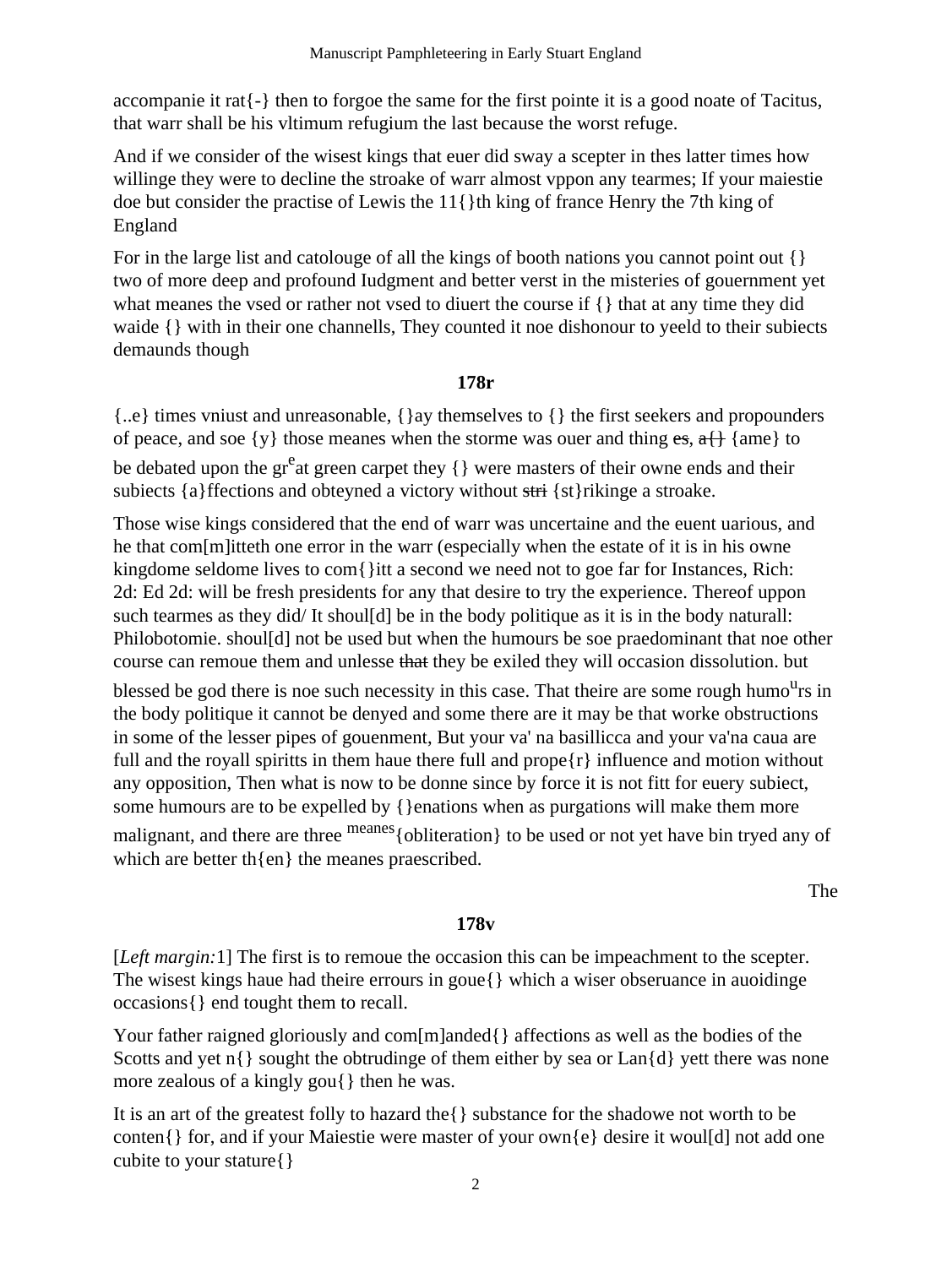[Left margin:2] Secondly if the course like not then {let} tim worke{} and by this meanes they will either swallow the hooke $\{\}$  endure the proposall of it with less regrate, distast  $\{\}$ thinges makes most dislike at the first and least at last { } And your Ma[ies]tie by degrees may worke them to th $\{\}$  at the last which for the present they will rather dye then imbrace.

We see how the Romanes by degrees brought royall slauery upon the world which if they had at first propounded in downe right tearmes had hardly beene accomplished if euer.

Soe Normane william by degrees had brought the English to weare the yoake which if he had at the first tendered he either must have mist his ayme or had noe people to impose it uppon soe impatient then were the english nation to heare the name of conquerour or be branded with the name of conque<sup>u</sup>red nation

{3} Thirdly we see the way to conquour is some times costly what if your majestic shoul[d] yeeld in these thinges to the Scotts demaynds and give the aduantage of a faire game

cannot

#### $179r$

{} at your Malies these removes the obstacles by degression {and} {} he the humours some other way and waite for a more {se}asonable time or opportunity to stirr in the thinges by {in}struments more fite and less subject to opposition {} he proposall of this course I shoul[d] houl[d] more certaine  $\{\}\$  m} ore safe and more secure thent that cruell one of the  $\{s\}$  word which knowes noe law but deuoures one as well as {th}e other.

And I houled that kingdome most miserable which is enforced to make use of a remedy worse then the disease and {} thuse much for the three meanes untryed and also for the {} fiset part of the consideration of this matter that there is noe necessity of war rebus sic stantibus.

To the second consideration thes thinges in aggitation s are not tanti of such an alley as shoul[d] require such a desperate aduenture as to hazard kingdome at a cost for the gayning {e} of it, Plutarch wisely compared those that know not how to propose the meanes to the end to such as fish with a golden hooke the losse of the hooke is often of more consequence then the fish they can take.

And truely to speake plainely what I thinke they that adui{cs}e warr in this kingdome know not what it is to gett nor greatly <sup>care</sup> for the losse of a kingdome soe they may play their owne game and fish in troubled waters.

Such counsellours as these were the B[isho]p of Rosse to the late Queen of Scotts and the B[isho]p of Broox to the late miserable King of Hungarie the successe of booth may easily be remembred the one was the cause and occasion of bringinge in the Turke into Hun garia and the other the French into Scotland two such guests as booth nations may wish that they may neuer know the way thither agayne.

Three reasons have beene given to praeswade to warr which I will not now answere but leave it to him that is better able and more fully instructed for such a purpose, wherefore consideringe nulla salus bello nulla necessitas belli my aduice to your Mass lie is not to vse warr but when the end of it is either a certaine peace or when there is noe other way left but that onely to obteyne it in this aduice (though I shall undoubte  $\{d\}$ ly displease others.) yet I